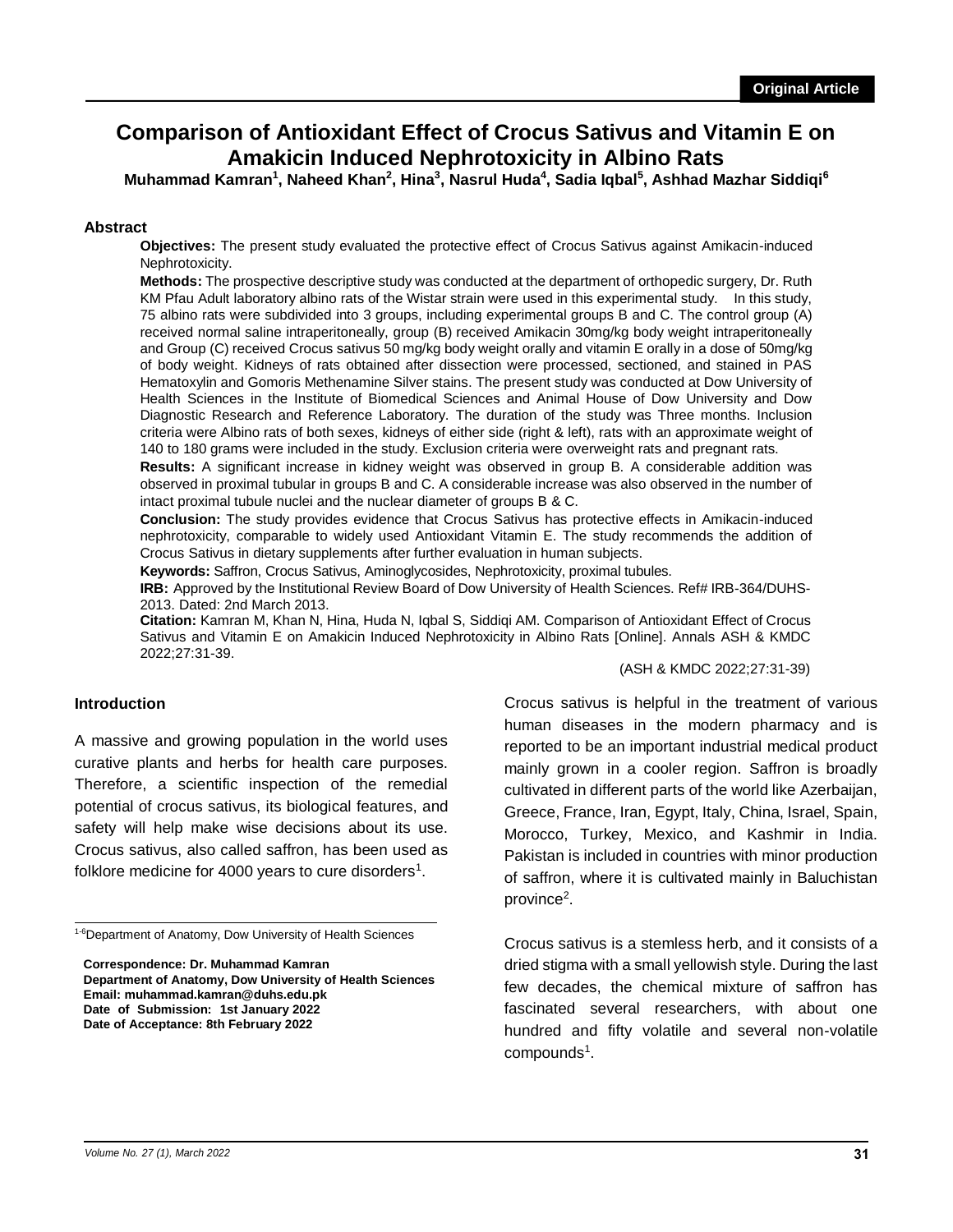Based on available data, it can be stated that saffron contains four main pharmacologically active metabolites; crocin, crocetin, picrocrocin, and safranal which define their worth in the stigma of Crocus sativus. Crocin and crocetin are responsible for color, picrocrocin for bitter taste, and safranal for odor and aroma<sup>3</sup>.

Saffron and its compounds have been used since the past as carminative, diaphoretic, aphrodisiac1, emmenagogue, and abortifacients. It possesses the properties of being analgesic, euphoriant, and tranquilizer and can alleviate neuralgia, colicky pain, insomnia, depression, etc4. A count of studies has proved it to act as antihypertensive, anticonvulsant, antitussive, anxiolytic, and cytotoxic<sup>1,4</sup>.

Studies have shown that saffron and its compounds have preventive effects on various tissues of the body. Crocin showed high free radical scavenging activity due to its ability to donate a hydrogen atom to free radicals. In a study, Crocin pretreatment increased antioxidant capacity in renal ischemia-reperfusion. The observed preventive effects might be attributed to the decreased malondialdehyde (MDA) levels that correlate with histological and functional data<sup>5</sup>.

Crocetin has been proved to inhibit tumor promotion. It is hepato-protective and also exerts anti-inflammatory effects. Oxidative stress was reported significantly reduced by crocetin in the brain by acting as a scavenger of reactive oxygen species, particularly hydroxyl radical. Crocetin might be able to protect against ROS-related brain diseases such as stroke<sup>6</sup>. Saffron can relieve the deteriorating effects of cisplatin, including the nephrotoxic harm to the kidneys, which is one of its most severe side effects<sup>7</sup>.

Amikacin is one of the most frequently used aminoglycosides, its route of excretion is through the kidneys. The formation and accumulation of reactive oxygen species have been accounted as one of the factors behind its nephrotoxic effect. Reactive oxygen species (ROS) contribute to the destruction of proximal tubular epithelium, apoptotic changes in the kidney, and finally oxidative stress, which ultimately leads to impairment in renal function<sup>8</sup>.

To avoid oxidative stress on the cells and improve tissue defenses, the antioxidant effect of Vitamins is well established. These are safe for oral administration even when ingested in large amounts. One of the essential vitamins for the human body is vitamin E, once considered an anti-sterility agent<sup>9</sup>.

Being fat-soluble and antioxidant, it has a protective role towards cellular integrity. It reduces the lipid peroxidases and free radical injury to the cell membranes providing their stability<sup>10</sup>.

# **Material and Methods**

The study aimed to determine the protective effects of Crocus sativus on nephrotoxicity and to compare it with the protective effect of vitamin E. The present study was conducted at Animal House. Albino laboratory rats of Wistar strain were used in the present study with weight ranging between 140 to180 grams and without any sex distinction. These rats were from Charles River Breeding Laboratories, Brooklyn, Massachusetts, U.S.A, and these strains were crossbred at the animal house of Dow University of Health Sciences.

All rats were observed for one week. General health was assessed before the initiation of the study. The rats were lodged in the experiment's room of Animal Sciences Laboratory in labeled plastic cages. They were maintained on a balanced laboratory diet at a temperature of 20-25ºC. The current project was commenced after approval from the scientific committee, the ethical committee (IRB). Rats were exposed to drugs for 3 weeks, samples were gathered, fixed, and processed at the end of the 3rd week, microscopy and micrometry were accomplished in two months, and analysis was done in 3 months.

Adult laboratory Albino rats of Wistar strain were used in this experimental study. The rats used belonged to the same age  $(120 - 140 \text{ days})$  and weight  $(140 - 180)$ . The sample size was derived after statistical consideration, and a total of forty-five rats were divided into 3 main groups, each with 15 rats for evaluation of variables. The animals were grouped, marked, and kept in separate cages so that each group had 15 rats, and they received treatment for 3 weeks.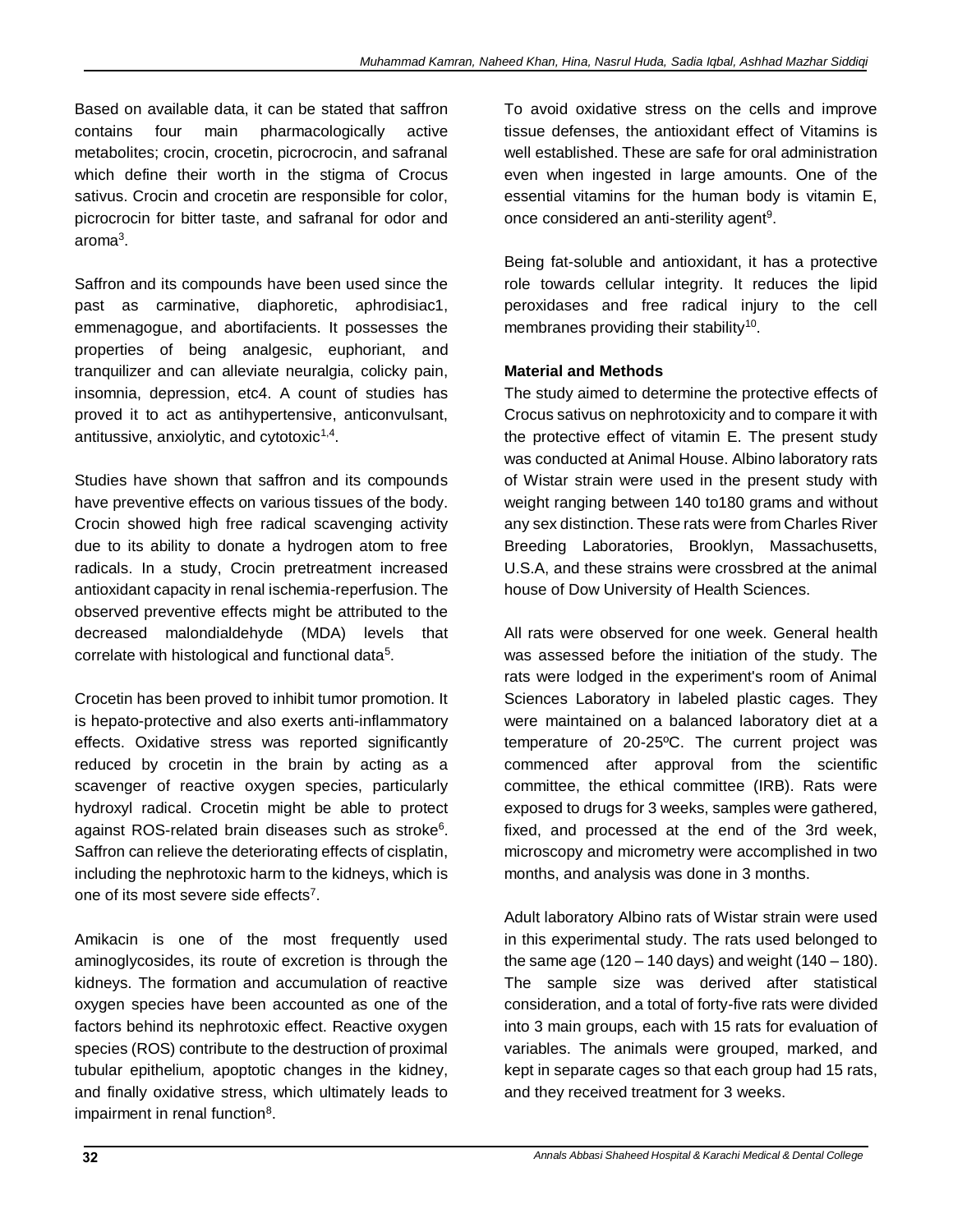#### The rats were divided into groups as follows:

| Groups | <b>Drugs</b><br>administered  | Dose                                   | Route       | Duration                                |
|--------|-------------------------------|----------------------------------------|-------------|-----------------------------------------|
| Α      | Normal saline                 | $0.5 - 1$ cc<br>according<br>to weight | I/P         | 3 weeks                                 |
| в      | Amikacin                      | 30mg/kg                                | I/P         | 2 weeks from<br>day 6 onward            |
| С      | Crocus Sativus +<br>Vitamin E | 50mg/kg<br>30mg/kg                     | Oral<br>I/P | 3 weeks<br>2 weeks from<br>day 6 onward |

The liquid solution of Crocus sativus was prepared by dissolving it in distilled water. It was administered orally with a feeding tube in a dose calculated according to body weight.

The rats were weighed as the experiment commenced and ended, sacrificed after being anesthetized by Ether. An incision was given in the abdomen at a midsagittal plane to expose the kidneys. Both the kidneys were mobilized and dissected out. The weight of each kidney was measured before being examined for gross morphology. This was followed by incising the kidneys longitudinally and fixing them in 10% buffered formalin.

Kidneys were kept in 10% formalin for fixation for the next 1-2 days. The tissues were dehydrated from 70% to100%by using ascending strengths of alcohol and cleared in xylene and embedding in paraffin to obtain blocks for sectioning. Sections with a thickness of five microns were cut on a rotary microtome and were mounted on clean, properly labeled glass slides. The slide's labeling was done using a diamond pencil, and for the next 24 hours, to fix the sections on the slides, it was placed at 37ºC on the hotplate. The slides were stained using Periodic Acid Schiff (PAS) Hematoxylin stain and Gomori Methenamine Silver stains (GMS).

Light microscopic study of PAS stained sections was done in detail. Different variables were studied using the ocular and stage micrometer under 40X and 100X oil immersion objectives. The PAS stain was used for the study to get clear boundaries of proximal convoluted tubules, as brush border and basement membranes were visualized.

Moreover, cell membranes were visualized to some extent. On 40X objective proximal convoluted tubular count was done in randomly selected five HPF of cortical region of each kidney. On 100X oil immersion, the objective nuclear count was done, and nuclear diameter was measured.

GMS (Gomori Methenamine Silver) stain was also used to stain slides to visualize the basement membrane and brush border clearly.

Variables of the study were: gross variables control and exposed/experimental groups (Initial and final weight), kidney weight, the gross appearance of dissected tissue, including consistency, shape, size, contour, discoloration, edema, hemorrhage.

Microscopic variables were the renal tubules and glomeruli having a regular outline, absence of epithelial and nuclear debris in the lumen was considered normal.

Qualitative variables were cytoplasmic alterations such as necrosis, the occurrence of vacuoles or features other than normally observed in the cells, any change in staining intensity, nuclear shape, and position were noted, the brush border and tubular basement membrane of the proximal convoluted tubule (PCT) were observed for any damage, presence of epithelial cast or debris in lumina of proximal tubule was noted. Quantitative variables were the number of proximal tubules was counted under10X ocular and 40X objectives, in randomly selected five high power fields (HPF), the PCT nuclear count was completed under 10X ocular lens and 100X objective, in randomly selected five high power fields (HPF), Nuclear diameter of randomly selected 20 nuclei/HPF in five different fields of renal cortices was measured, using 10X ocular and 100X oil immersion objective.

Data were recorded and analyzed using Statistical Package for Social Sciences (version 23.0). Mean, and standard deviation was obtained for all parameters. Paired sample t-test was used to compare the mean difference in weight at the initial and final stages. Oneway analysis of variance (ANOVA) F-test was used to compare the mean level across all five groups. Further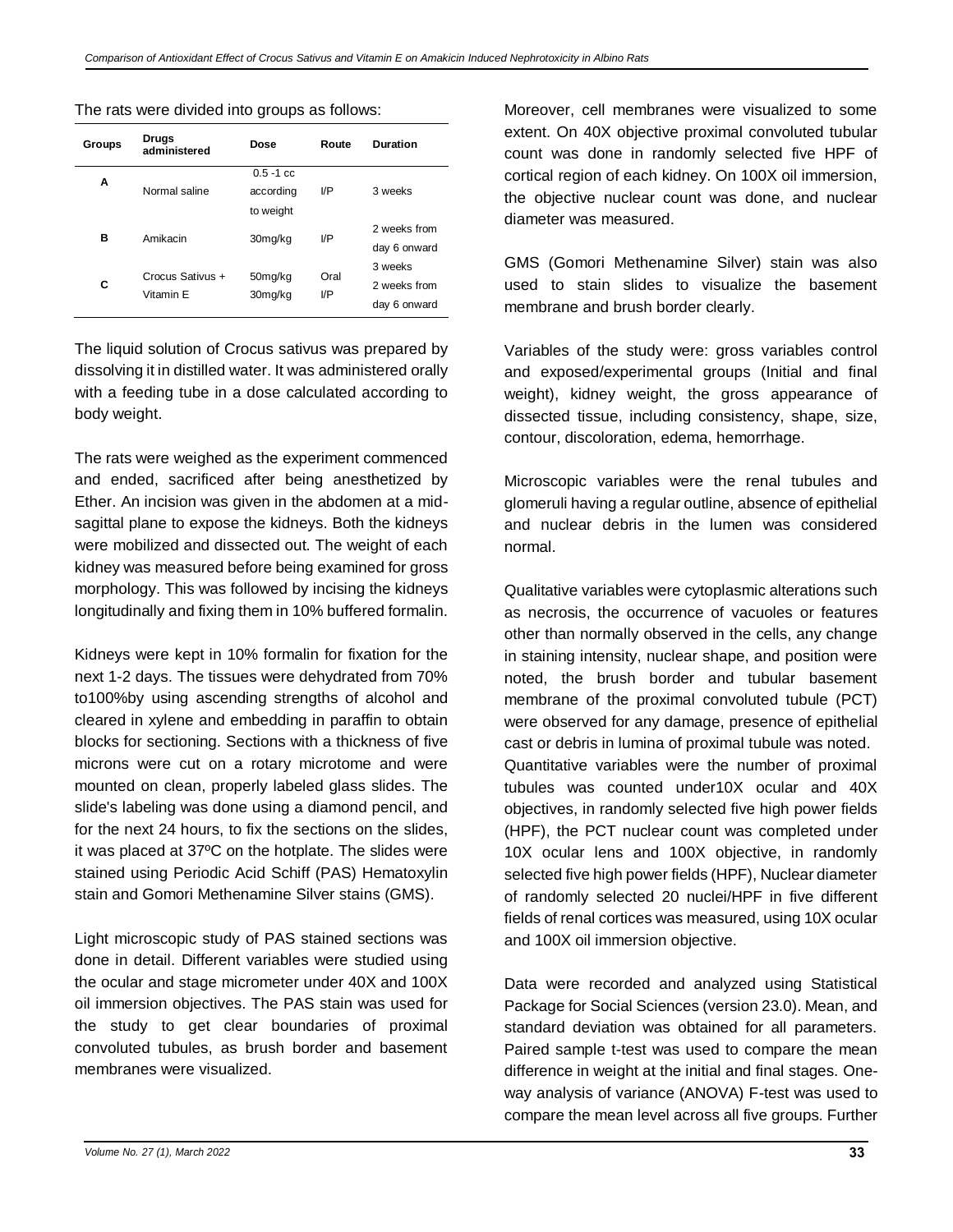post hoc analysis of significant results obtained from ANOVA was accessed using Tukey HSD test between groups for the multiple comparisons. All p-values less than 0.05 were considered statistically significant. Bar charts were used to give the graphical presentation of the results.

## **Results**

After sacrificing the animals, obtaining samples, and after due lab work and slide preparations, histomorphological assessments were done, and results of the observation were obtained through biostatistical analysis given as under.

The mean  $\pm$  standard deviation of the initial weight of albino rats in different groups, measured before the treatment were  $167.60 \pm 7.49$  in group A,  $168.08 \pm 8.08$ in group B, and  $166.93 \pm 8.92$  in group C. The mean weight and standard deviation of the final weight of albino rats in different groups measured after the treatment were  $171.07 \pm 2.57$  in group A,  $175.07 \pm 2.31$ group Band 170.8  $\pm$  2.80 in group C. The mean  $\pm$ standard deviation of the weight of kidney in different groups measured were  $0.61 \pm 0.05$  in group A, 0.64  $\pm$ 0.02 in group B, and  $0.51 \pm 0.04$  in group C respectively. When comparing the group's p-value is less than 0.01, which is highly significant (Table 1).

| <b>Table 1:</b> Comparison of weight (gm) of Kidneys of Albino rats. |                  |                       |                       |           |                         |                    |
|----------------------------------------------------------------------|------------------|-----------------------|-----------------------|-----------|-------------------------|--------------------|
| <b>Weight of Kidney</b><br><b>Tukey HSD</b>                          |                  |                       |                       |           |                         |                    |
| (I) Group                                                            | (J) Group        | Mean Difference (I-J) | <b>Standard Error</b> | p-value   | 95% Confidence Interval |                    |
|                                                                      |                  |                       |                       |           | <b>Lower Bound</b>      | <b>Upper Bound</b> |
|                                                                      |                  |                       |                       |           |                         |                    |
| Group A $(n=15)$                                                     | Group B $(n=15)$ | $-0.02467$            | 0.01651               | 0.57      | $-0.0709$               | 0.0216             |
|                                                                      | Group C $(n=15)$ | $.10400*$             | 0.01651               | $< 0.01*$ | 0.0578                  | 0.1502             |
| Group B $(n=15)$                                                     | Group A $(n=15)$ | 0.02467               | 0.01651               | 0.57      | $-0.0216$               | 0.0709             |
|                                                                      | Group $C$ (n=15) | .12867*               | 0.01651               | $< 0.01*$ | 0.0824                  | 0.1749             |
| Group C $(n=15)$                                                     | Group A $(n=15)$ | $-10400*$             | 0.01651               | $< 0.01*$ | $-0.1502$               | $-0.0578$          |
|                                                                      | Group B $(n=15)$ | $-12867*$             | 0.01651               | $< 0.01*$ | $-0.1749$               | $-0.0824$          |
| *. The mean difference is significant at the 0.05 level.             |                  |                       |                       |           |                         |                    |

**Table 1:** Comparison of weight (gm) of Kidneys of Albino rats.

The proximal convoluted tubules with regular outlines and intact basement membrane were counted in 5 HPF of the cortical region. The mean  $\pm$  standard deviation numbers of intact proximal tubules in different groups measured were  $55.93 \pm 7.51$  in group A,  $56.80 \pm 8.01$ in group B, and  $53.77 \pm 7.48$  in group C respectively. When comparing the group's p-value is less than 0.01, which is highly significant (Table 2).

**Table 2:** Mean Comparison of Number of Intact Nuclei of Proximal Tubules in Cortical region of Albino rats

| in different groups.                                     |                  |                        |                                  |       |             |                         |  |
|----------------------------------------------------------|------------------|------------------------|----------------------------------|-------|-------------|-------------------------|--|
| <b>Groups</b>                                            |                  | <b>Mean Difference</b> | <b>Standard Error</b><br>p-value |       |             | 95% Confidence Interval |  |
|                                                          |                  |                        |                                  |       | Lower Bound | Upper Bound             |  |
| Group A $(n=15)$                                         | Group B $(n=15)$ | $-0.867$               | 2.73                             | 0.998 | $-8.51$     | 6.78                    |  |
|                                                          | Group C $(n=15)$ | 2.167                  | 2.73                             | 0.932 | $-5.48$     | 9.81                    |  |
| Group B $(n=15)$                                         | Group A $(n=15)$ | 0.867                  | 2.73                             | 0.998 | $-6.78$     | 8.51                    |  |
|                                                          | Group C $(n=15)$ | 3.033                  | 2.73                             | 0.8   | $-4.61$     | 10.68                   |  |
| Group C $(n=15)$                                         | Group A $(n=15)$ | $-2.167$               | 2.73                             | 0.932 | $-9.81$     | 5.48                    |  |
|                                                          | Group $D(n=15)$  | $-3.033$               | 2.73                             | 0.8   | $-10.68$    | 4.61                    |  |
| *. The mean difference is significant at the 0.05 level. |                  |                        |                                  |       |             |                         |  |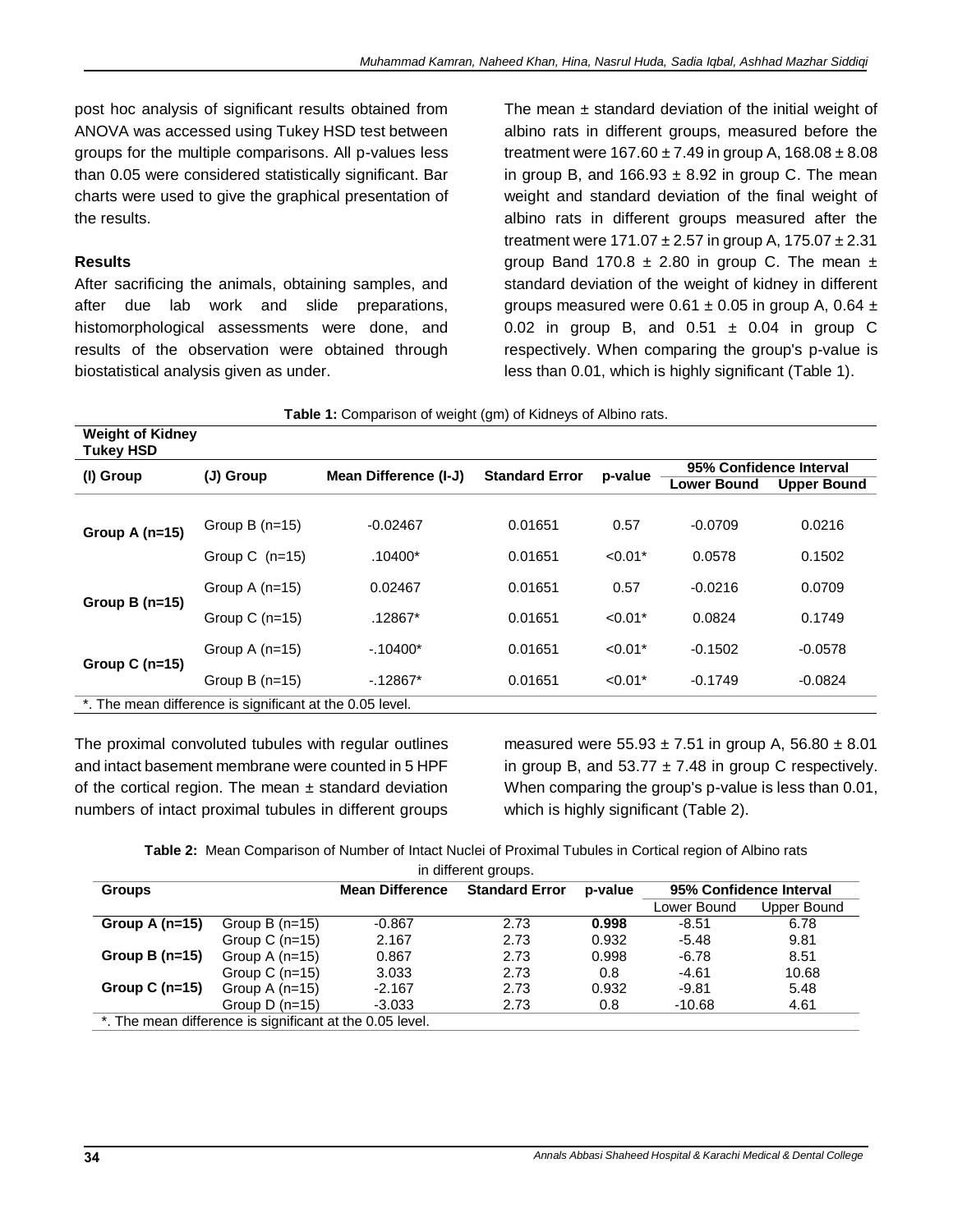The number of intact nuclei of proximal tubules in 5 HPF of the cortical region was counted. The mean  $\pm$ standard deviation of several intact nuclei of proximal tubules in different groups measured were  $22.53 \pm 9.47$ in group A, 23.47  $\pm$  1.55 in group B, and 17.60  $\pm$  2.61 in group C, respectively. When comparing the group's p-value is less than 0.01, which is highly significant (Table 3). When multiple comparisons were made, the difference in the number of intact nuclei of proximal tubules in B and C (p-value  $\leq$  0.01) was significant. The difference in the number of intact nuclei of proximal tubules between groups A and B (p-value  $= 0.982$ ) showed an insignificant change.

**Table 3:** Mean Comparison of Number of Intact Nuclei of Proximal Tubules in Cortical region of Albino rats in different groups.

| <b>Multiple Comparisons</b>                                                                                  |                                                          |                       |          |           |                         |             |  |
|--------------------------------------------------------------------------------------------------------------|----------------------------------------------------------|-----------------------|----------|-----------|-------------------------|-------------|--|
| Number of Intact Nuclei of Proximal Tubule's in Cortical Region of Kidney of Albino Rats<br><b>Tukey HSD</b> |                                                          |                       |          |           |                         |             |  |
|                                                                                                              | (J) Group                                                |                       | Standard | p-value   | 95% Confidence Interval |             |  |
| (I) Group                                                                                                    |                                                          | Mean Difference (I-J) | Error    |           | Lower Bound             | Upper Bound |  |
| Group A $(n=15)$                                                                                             | Group B $(n=15)$                                         | $-0.933$              | 1.695    | 0.982     | $-5.68$                 | 3.81        |  |
|                                                                                                              | Group C $(n=15)$                                         | $4.933*$              | 1.695    | .038*     | 0.19                    | 9.68        |  |
| Group B $(n=15)$                                                                                             | Group A $(n=15)$                                         | 0.933                 | 1.695    | 0.982     | $-3.81$                 | 5.68        |  |
|                                                                                                              | Group C $(n=15)$                                         | 5.867*                | 1.695    | $< 0.01*$ | 1.12                    | 10.61       |  |
| Group C $(n=15)$                                                                                             | Group A $(n=15)$                                         | $-4.933$ <sup>*</sup> | 1.695    | $.038*$   | $-9.68$                 | $-0.19$     |  |
|                                                                                                              | Group $D(n=15)$                                          | $-5.867$              | 1.695    | $< 0.01*$ | $-10.61$                | $-1.12$     |  |
|                                                                                                              | *. The mean difference is significant at the 0.05 level. |                       |          |           |                         |             |  |

The nuclear diameter of proximal convoluted tubular cells in different groups was compared. (Table 4). The mean  $\pm$  standard deviation of nuclear diameter of proximal convoluted tubular cells in different groups measured were  $13.920 \pm 1.4775$  in group A, 13.200  $\pm$ 1.4298 in group B, and  $11.867 \pm 1.9952$  in group C, respectively. When comparing the group's p-value is less than 0.01, which is highly significant.

**Table 4:** Mean Comparison of Nuclear Diameter of Proximal Convoluted Tubular Cell of Kidney of Albino rats in different groups.

| <b>Multiple Comparisons</b>                                                |                                                          |                                     |                            |                            |                                                                     |                         |
|----------------------------------------------------------------------------|----------------------------------------------------------|-------------------------------------|----------------------------|----------------------------|---------------------------------------------------------------------|-------------------------|
| Nuclear Diameter of PCT Cells of Kidney of Albino Rats<br><b>Tukey HSD</b> |                                                          |                                     |                            |                            |                                                                     |                         |
| (I) Group                                                                  | (J) Group                                                | Mean Difference (I-J)               | <b>Standard Error</b>      | p-value                    | 95% Confidence Interval<br><b>Lower Bound</b><br><b>Upper Bound</b> |                         |
| Group A $(n=15)$                                                           | Group B $(n=15)$                                         | 0.72                                | 0.5969                     | 0.748                      | $-0.951$                                                            | 2.391                   |
| Group B $(n=15)$                                                           | Group C $(n=15)$<br>Group A $(n=15)$<br>Group C $(n=15)$ | $2.0533*$<br>$-0.72$<br>1.3333      | 0.5969<br>0.5969<br>0.5969 | $< 0.01*$<br>0.748<br>0.18 | 0.382<br>$-2.391$<br>$-0.338$                                       | 3.725<br>0.951<br>3.005 |
| Group C $(n=15)$                                                           | Group A $(n=15)$<br>Group B $(n=15)$                     | $-2.0533$ <sup>*</sup><br>$-1.3333$ | 0.5969<br>0.5969           | $< 0.01*$<br>0.18          | $-3.725$<br>$-3.005$                                                | $-0.382$<br>0.338       |
| *. The mean difference is significant at the 0.05 level.                   |                                                          |                                     |                            |                            |                                                                     |                         |

The histological study of Periodic Schiff-Haematoxylin stained sections of renal cortical tissue was done in detail. Control group A revealed a well-defined cortex and medulla of renal tissue with a regular arrangement of urinary tubules and Malpighian corpuscles. There were well-organized areas of cortical labyrinths

alternating with medullary rays. A thorough study of proximal convoluted tubules under the light microscope showed that they were tightly packed appeared oval, circular, or elliptical in outline owing to cutting in various directions. The tubules were mostly found in the vicinity of glomeruli within the cortex.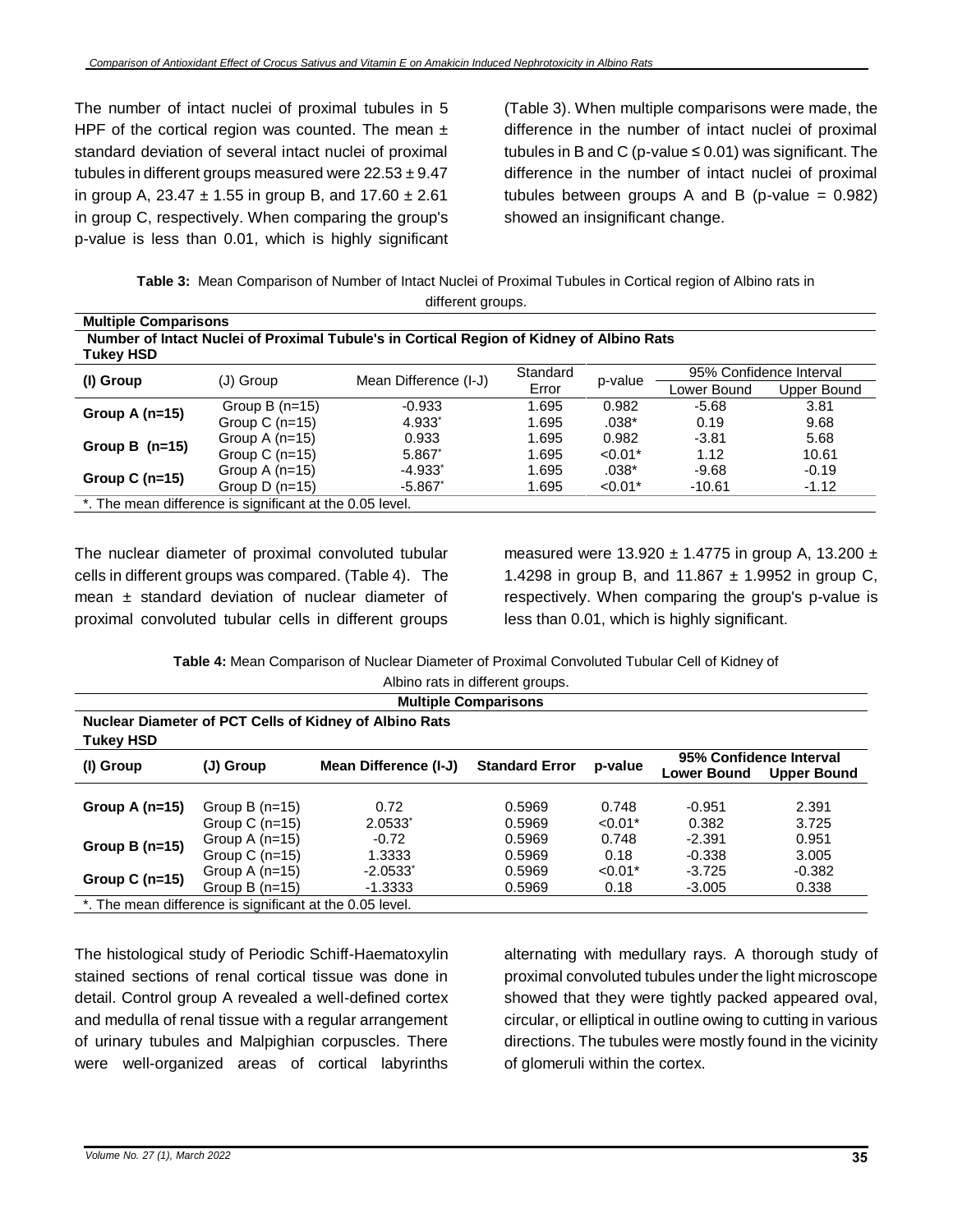The lining epithelial cells of proximal convoluted tubules were low columnar, found regularly organized on an intact and well-demarcated basement membrane (Figure 1). The tubular cells showed spherical nuclei positioned centrally or basally. Cytoplasm appeared fine and granular with no degenerative, necrotic, or adaptive changes in the proximal tubular epithelial cells (Figure 2). A regular and distinct brush border was found on the luminal surface of proximal tubular epithelial cells, while the lumina themselves were freed of any cellular or nuclear debris. Most of the cells presented nuclei with evenly distributed fine and regular chromatin. Also, nucleoli were observed in many of these nuclei (Figure 2).



**Figure 1:** Photomicrograph of 5µm thick L.S of Kidney of group A, stained with PAS and Haematoxylin, showing PCT with intact brush border (BB), basement membrane (BM), Nuclei (N) and Nucleoli (Ni), X100

The morphological observation of PAS-stained sections of groups B and C kidneys showed normal cortical architecture (Figure 3) with well-defined cortical labyrinths and medullary rays. The epithelium of PCT appeared low columnar, with sufficient and granular cytoplasm. No necrotic or degenerative alterations in cellular lining were observed. The epithelial cells were arranged regularly on a well-defined, intact basement membrane, while the brush border on the luminal surface of epithelial cells was distinct and regular (Figure 3). The proximal tubular lumina were without any cellular and nuclear debris. A great number of proximal tubular cells showed nuclei with prominent nucleoli and evenly distributed, fine and regular chromatin (Figure 3).



**Figure 2:** Photomicrograph of 5µm thick L.S of Kidney of group B stained with PAS and Haematoxylin, showing PCT with intact brush border (BB) basement membrane (BM), Nuclei (N) and Nucleoli (Ni), X100



**Figure 3:** Photomicrograph of 5µm thick L-S of Kidney of group A stained with Gomori's Mathenamine Silver, showing well defined and regular basement membrane (BM) lining the PCT, 400X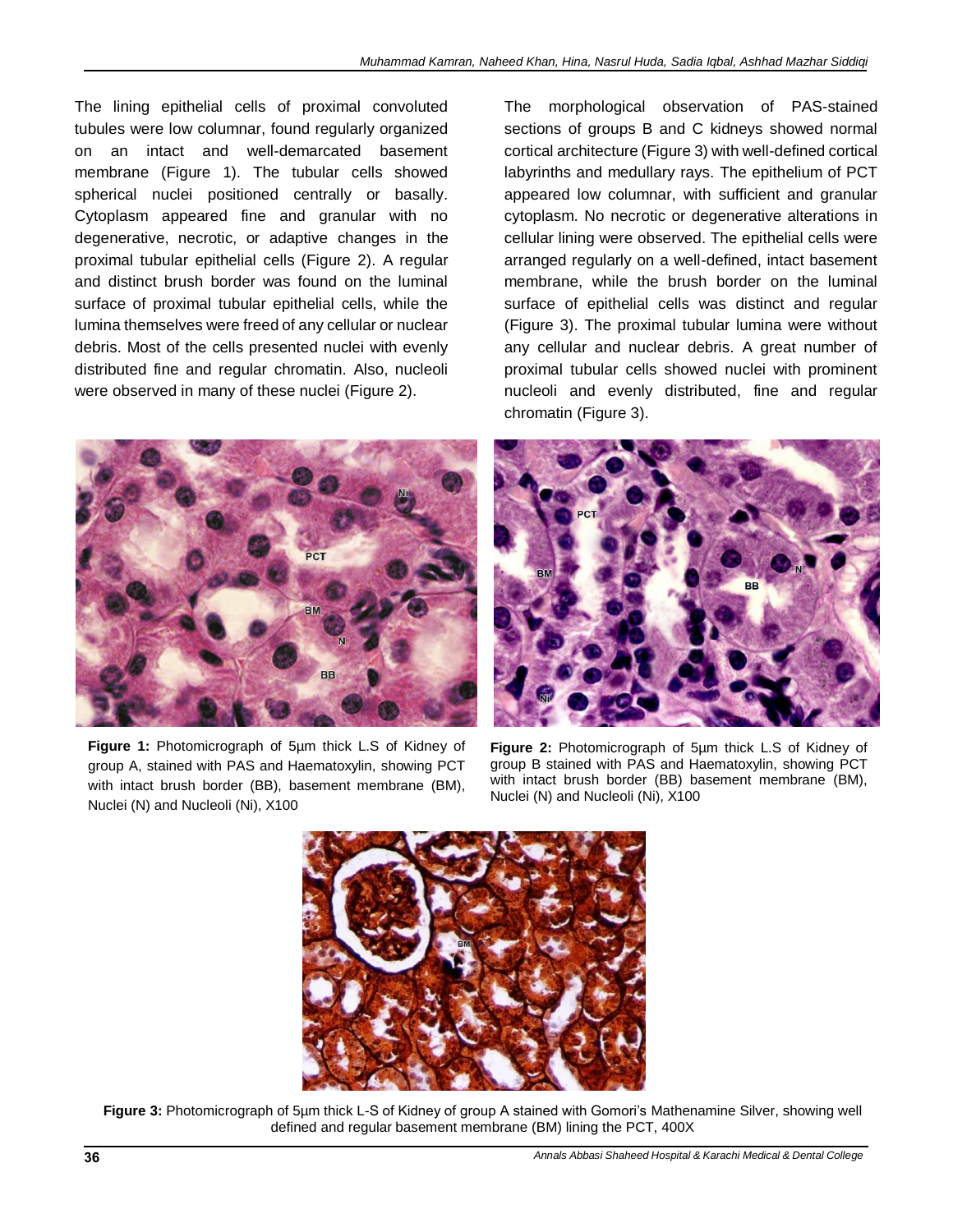## **Discussion**

The project was designed to study the protective effect of Crocus Sativus and compare its ameliorating effect with the antioxidant vitamin E. The kidneys of the controls and the exposed animals were dissected out, and after recording their weights, they were processed and stained for light microscopic study.

The comparison of initial and final weights of animals was made. The final weights were increased insignificantly in control group A and group C.A significant increase in final weight was observed in group B. It showed that saffron extract increased the body weight in a dose-dependent manner<sup>11</sup>. That saffron could improve the body weight in diabetic rats<sup>12</sup>. A significant increase in body weight was observed on oral administration of different doses of saffron extract. This is probably due to the effects of saffron in reducing anorexic time<sup>13</sup>. Saffron ameliorates Amikacin's effects by reducing oxidative stress and cellular damage<sup>14</sup>.

When the weight of kidneys at the end of the experimental period was measured, a significant decrease was observed in groups C compared to their corresponding control. Our findings are comparable to a study in which gentamicin produced statistically significant body and kidney weight loss due to anorexia and partial renal failure leading to acidosis<sup>15</sup>. The weight of group B was significantly increased compared to group A and group C. The findings are in accord with the researcher, which showed that crocin treatment had a slight increment of liver weight<sup>16</sup>. In group, C kidney weight was reduced when compared to all the other groups.

The tubular toxicity of Amikacin causes the death of proximal tubular epithelial cells by bringing about a functional change of important cellular components, particularly those involved in the transport of water and solute<sup>17</sup>. The aminoglycoside nephrotoxicity results from tubular cytotoxicity that results in necrosis and cell death or apoptosis. The cytotoxicity is attributed to inhibition of cellular respiration at the mitochondrial level, depletion of cellular ATP reserves, and oxidative stress by increasing superoxide anions and hydroxyl radicals, contributing to cell death<sup>18</sup>.

Amikacin acts by binding with membrane phospholipids, thereby altering their turnover and metabolism. Consequently, it causes a condition known as phospholipidosis, which directly correlates with the level of toxicity of aminoglycosides<sup>19</sup>.

Furthermore, inhibition of various cell membrane transporters, including Na-K adenosine triphosphatase of both the brush-border and the basolateral membrane, occur<sup>20</sup> affecting tubular reabsorption, altered cellular homeostasis, and deregulated swelling that may lead to necrosis or apoptosis $21$ .

An insignificant increase was observed in group B in comparison to group A. Our findings are comparable to a study<sup>22</sup>. MDA levels, an indicator of lipid peroxidation, were lowered in renal tissue of rats receiving an aqueous extract of saffron. Because of this change in lipid peroxidation and a consequent decrease in ROS production, the number of intact proximal tubules is improved compared to B group rats treated with Crocus Sativus<sup>23</sup>. Moreover, Crocus Sativus has vasodilator effects increasing renal blood flow<sup>24</sup>.

The number of nuclei was decreased in all the Amikacin treated groups, which might be due to the release of contents of cytoplasm and nuclei from the distorted apical surface of tubular epithelial cells. Moreover, many shrunken nuclei were observed due to degenerative changes as were observed in nephrotoxicity induced by lead<sup>25</sup>. The study recommends the addition of Crocus Sativus in dietary supplements after further evaluation in human subjects.

### **Conclusion**

The present study provides the evidence that Crocus Sativus including crocin, crocetin and picrocrocin have protective effects in Amikacin induced nephr The present study shows that Crocus Sativus, including crocin, crocetin, and picrocrocin, have protective effects in Amikacin-induced nephrotoxicity. The effects of Crocus Sativus are comparable to widely used Antioxidant Vitamin E.otoxicity. The effects of Crocus Sativus are comparable to widely used Antioxidant Vitamin E.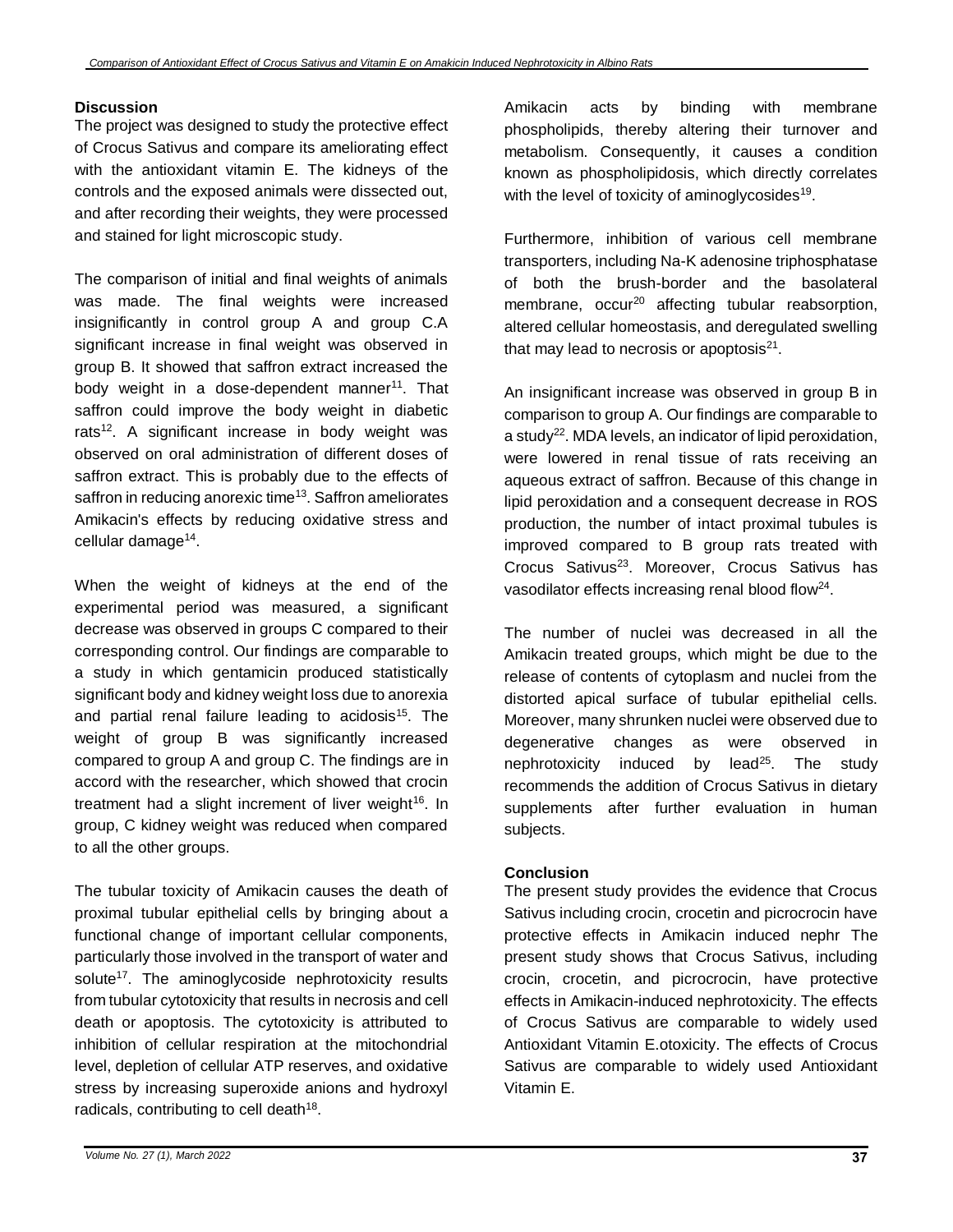# **Conflict of Interest**

Authors have no conflict of interest and no grant/funding from any organization.

# **References**

- 1. Srivastava R, Ahmed H, Dixit RK. Crocus sativus L.: a comprehensive review. Pharmacogn Rev. 2010;4(8):200.
- 2. Husaini AM, Kamili AN, Wani MH, Teixeira da Silva JA, Bhat GN. Sustainable saffron (Crocus sativus Kashmirianus) production: technological and policy interventions for Kashmir. Funct. Plant Biol. 2010;4(2):116-27.
- 3. Hosseinzadeh H, Karimi G, Niapoor M. Antidepressant effect of Crocus sativus L. stigma extracts and their constituents, crocin and safranal, in mice. In International Symposium on Saffron Biology and Biotechnology 650 2003. pp. 435-445.
- 4. Kumar V, Bhat ZA, Kumar D, Khan NA, Chashoo IA, Shah MY. Pharmacological profile of Crocus sativus–a comprehensive review. Pharmacologyonline. 2011;3:799-811.
- 5. Hosseinzadeh H, Ziaee T, Sadeghi A. The effect of saffron, Crocus sativus stigma, extract and its constituents, safranal and crocin on sexual behaviors in normal male rats. Phytomedicine. 2008;15(6-7):491-5.
- 6. Shen XC, LU Y, Qian ZY. Effects of crocetin on the matrix metalloproteinases in cardiac hypertrophy induced by norepinephrine in rats. J Asian Nat Prod Res. 2006;8(3):201-8.
- 7. Pabla N, Dong Z. Cisplatin nephrotoxicity: mechanisms and renoprotective strategies. KI. 2008;73(9):994- 1007.
- 8. Kędziora-Kornatowska K, Szram S, Kornatowski T, Szadujkis-Szadurski L, Kędziora J, Bartosz G. Effect of vitamin E and vitamin C supplementation on antioxidative state and renal glomerular basement membrane thickness in diabetic kidney. Nephron Exp Nephrol. 2003;95(4):e134-43.
- 9. Al-Attar AM. Antioxidant effect of vitamin E treatment on some heavy metals-induced renal and testicular injuries in male mice. Saudi J Biol Sci. 2011;18(1):63- 72.
- 10. Amjad Z, Shabbir S, Mughal A, Zeb T, Amin R, Mirza T. Effect of Ginkgo Biloba Extract (EGb 761) on Leadinduced Nephrotoxicity in Wistar Albino Rats. IJEHSR. 2020;8(4):202-211.
- 11. Samarghandian S, Azimi-Nezhad M, Samini F. Ameliorative effect of saffron aqueous extract on hyperglycemia, hyperlipidemia, and oxidative stress on diabetic encephalopathy in streptozotocin induced experimental diabetes mellitus. Biomed Res Int.

2014;2014.

- 12. Farkhondeh T, Samarghandian S. The effect of saffron (Crocus sativus L.) and its ingredients on the management of diabetes mellitus and dislipidemia. Afr J Pharmacy Pharmacol. 2014;8(20):541-9.
- 13. Alonso Gl, Salinas Mr, Garijo J, Sánchez‐Fernández Ma. Composition of crocins and picrocrocin from Spanish saffron (Crocus sativus L.). J Food Qual. 2001;24(3):219-33.
- 14. Al-Snafi AE. The pharmacology of Crocus sativus-A review. IOSR J Pharm. 2016;6(6):8-38.
- 15. Halataei BA, Khosravi M, Arbabian S, Sahraei H, Golmanesh L, Zardooz H, Jalili C, Ghoshooni H. Saffron (Crocus sativus) aqueous extract and its constituent crocin reduces stress‐induced anorexia in mice. Phytother Res. 2011;25(12):1833-8.
- 16. Hariri AT, Moallem SA, Mahmoudi M, Hosseinzadeh H. The effect of crocin and safranal, constituents of saffron, against subacute effect of diazinon on hematological and genotoxicity indices in rats. Phytomedicine. 2011;18(6):499-504.
- 17. Mashmoul M, Azlan A, Mohtarrudin N, Mohd Yusof BN, Khaza'ai H, Khoo HE, Farzadnia M, Boroushaki MT. Protective effects of saffron extract and crocin supplementation on fatty liver tissue of high-fat dietinduced obese rats. BMC Complement Altern Med. 2016;16(1):1-7.
- 18. Akinbodewa AA, Okunola O. Concomitant gentamicin‐induced nephrotoxicity and bilateral ototoxicity. Niger J Clin Pract. 2016;19(4):563-6.
- 19. Wargo KA, Edwards JD. Aminoglycoside-induced nephrotoxicity. J Pharm Pract. 2014;27(6):573-7.
- 20. Cuzzocrea S, Mazzon E, Dugo L, Serraino I, Di Paola R, Britti D, De Sarro A, Pierpaoli S, Caputi AP, Masini E, Salvemini D. A role for superoxide in gentamicinmediated nephropathy in rats. Eur J Pharmacol. 2002;450(1):67-76.
- 21. Sassen MC, Kim SW, Kwon TH, Knepper MA, Miller RT, Frøkiaer J, Nielsen S. Dysregulation of renal sodium transporters in gentamicin-treated rats. KI. 2006;70(6):1026-37.
- 22. Bonegio R, Lieberthal W. Role of apoptosis in the pathogenesis of acute renal failure. Curr opin nephrol hypertens. 2002;11(3):301-8.
- 23. Lieske J, De La Vega LP, Slezak JM, Bergstralh EJ, Leibson CL, Ho KL, Gettman MT. Renal stone epidemiology in Rochester, Minnesota: an update. KI. 2006;69(4):760-4.
- 24. Martinez-Salgado C, López-Hernández FJ, López-Novoa JM. Glomerular nephrotoxicity of aminoglycosides. Toxicol Appl Pharmacol. 2007;223(1):86-98.
- 25. Khan NA, Naqvi AN, Perveen KH, Rafique MU. Lead